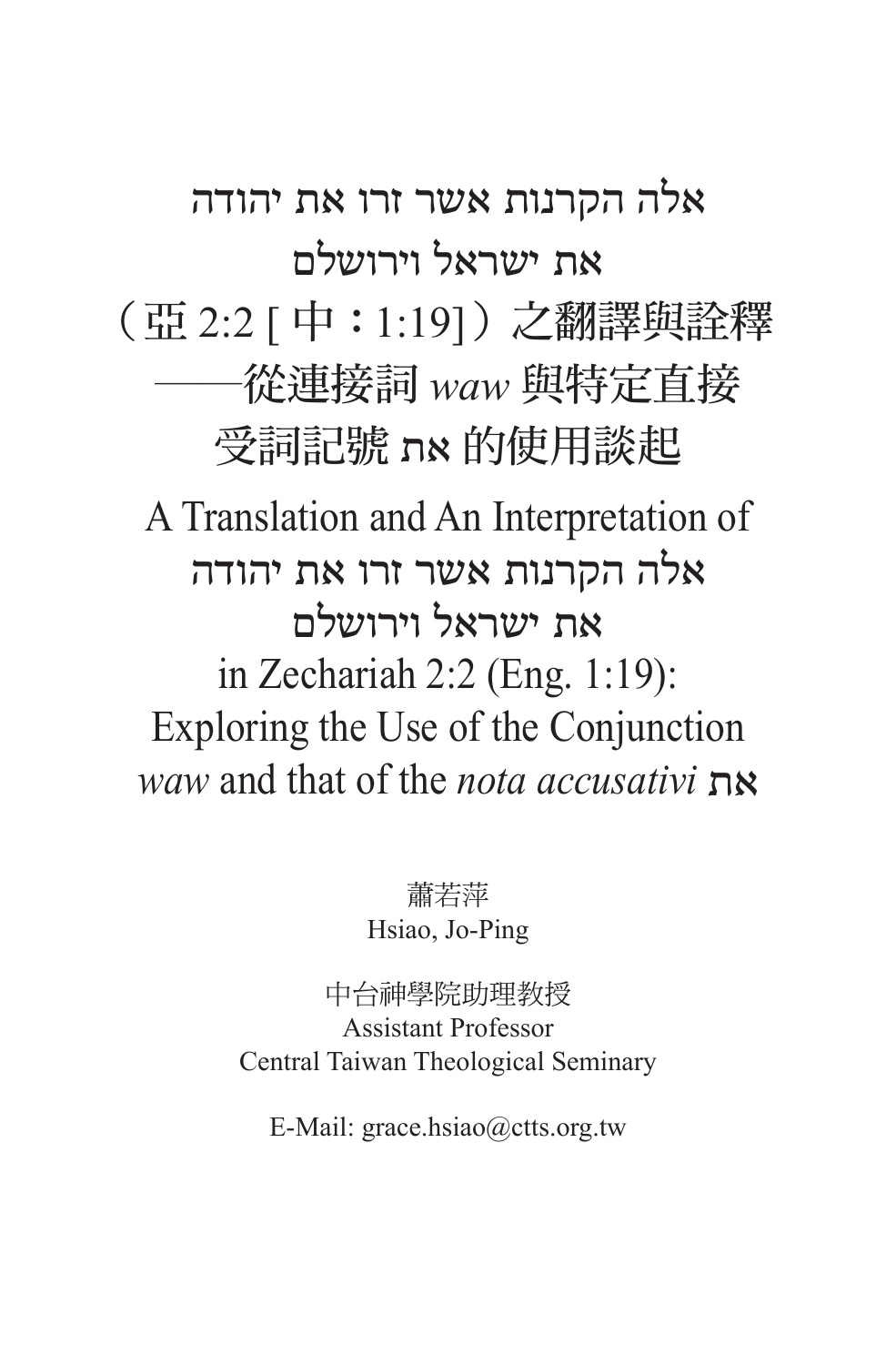## 摘要

 $\ket{\text{\texttt{x}}}$  אלה הקרנות אשר זרו את יהודה את ישראל וירושלם  $\ket{\text{\texttt{t}}}$ (亞 2:2 [中:1:19])應當翻譯為「這是那些趕散了猶大,即 以色列和耶路撒冷的角」。因為,從文法句型的角度來看, את יהודה את ישראל וירושלם (西2:2), 透過連接詞 waw 與特定直接  $\vec{r}$ את יהודה 作為 את ישראל וירושלם שראל וירושלם את ישראל וירושלם 的說明語。此翻譯不僅有希伯來文語法的支持,也排除了一個其 他中、英譯本帶給現今讀者理解撒迦利亞第二個異象報導的困 難,即在這些譯本中,撒迦利亞書二章二節和四節,在描述角攻 一語的 את ישראל וירושלם 論到對於。擊的對象上有不一致的現象 詮釋,「以色列」和「耶路撒冷」分別指的是「耶和華的百姓」 與「耶和華所揀選的城」。如此,וירושלם ישראל את 一詞除了說明 יהודה את,同時也傳達出「猶大」歸屬於耶和華的信息。

關鍵詞:撒迦利亞、猶大、以色列、耶路撒冷、連接詞 *waw*、特 定直接受詞記號